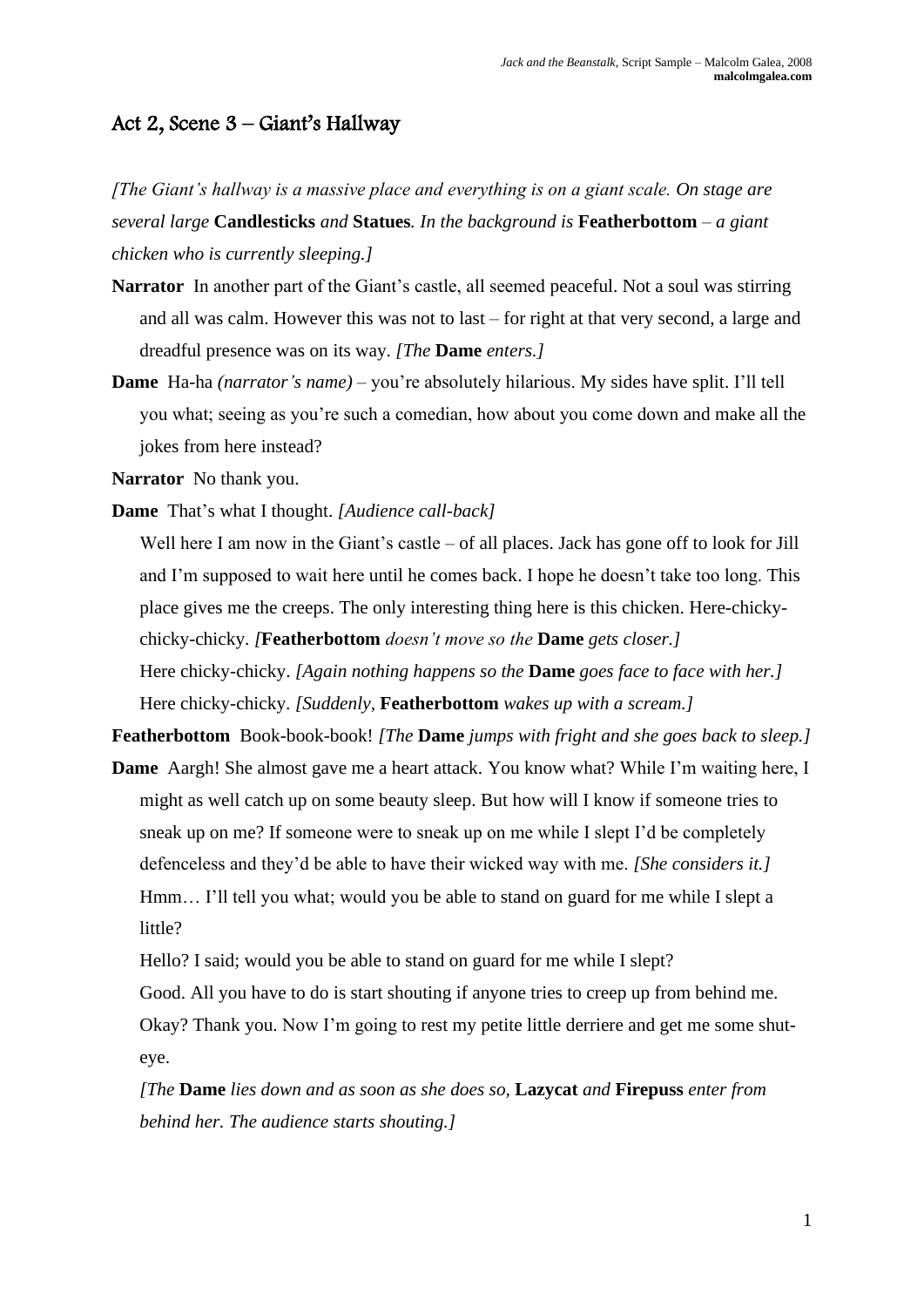What's the matter? What? Where? Behind me? Are you sure? *[***Lazycat** *and* **Firepuss** *go off and the* **Dame** *turns around.]* Where? I don't see anything. Oh, I get it. You were playing a little joke on me. Very good – between *(narrator)* and you guys, we can start off a new comedy channel. Now I'm going to try and sleep again and this time, don't wake me unless there really is someone behind me.

*[The* **Dame** *settles down to sleep for the second time as* **Firepuss** *and* **Lazycat** *enter from behind her. This time, she ignores the audience.]*

You guys are unbelievable! As if I'm going to fall for this again. You may have fooled me the first time, but if you expect me to fall for it again, you must think I'm really stupid.

*[***Lazycat** *and* **Firepuss** *pounce on her.]*

Ooh! What's this? Lazycat? Firepusss? *[to the audience]* Why didn't you tell me they were behind me? *[The* **Count** *enters.]*

**Count** Well, well, well. What have we here? Looks like we've netted ourselves a fish – what would you say Firepuss?

**Firepuss** I'd say she's more of a whale your greatness.

**Count** Good one. And what would you say Lazycat?

**Lazycat** Where do you think *you're* going? *[The* **Count** *sighs.]*

- **Count** Well done. That's the line you should have said in the last scene. Poor Lazycat. The wheel is turning but the hamster has long since died.
- **Dame** Count da Pennies, what a pleasant surprise. I was just about to go to sleep. Care to join me?

**Count** In your dreams.

- **Dame** What are you doing here anyway? I thought you were terrified of this Giant
- **Count** I am. But then I realised something that made me want to come here to try and save my Jill at all costs.
- **Dame** How sweet you realised that she's your only daughter and that deep down you love her very much.
- **Count** Yes why not? But I also realised that the Giant has an immense wealth of treasure in his castle. If I find it, I will become even richer than I ever imagined. Instead of a billionaire – I'll be a multi-billionaire!
- **Dame** Well, I'm so happy for you. *[to* **Firepuss** *and* **Lazycat***]* I'll tell you what let's show our happiness for the Count by giving him an impromptu Mexican wave.

**Lazycat** Okay.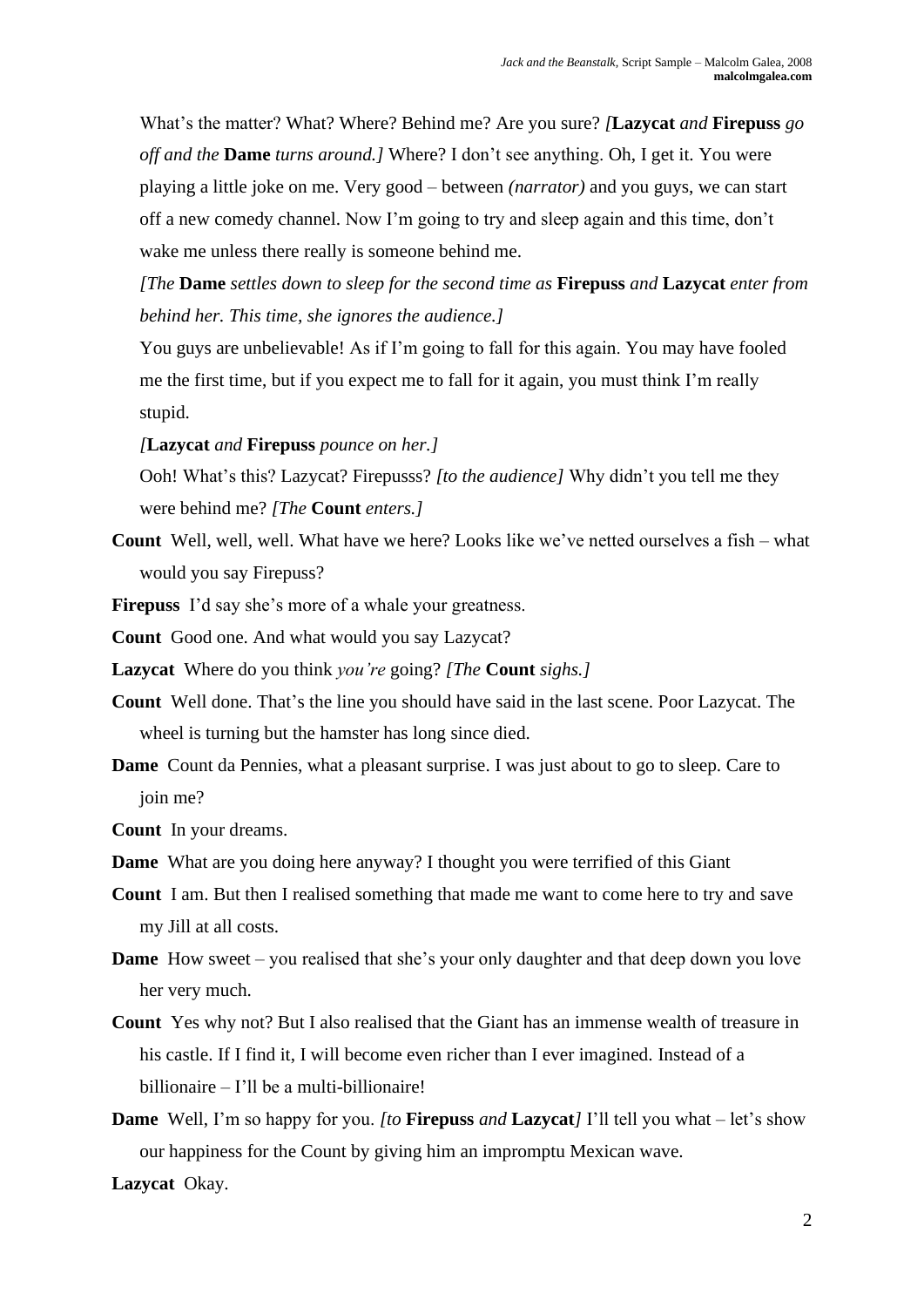**Dame** One, two, three –

**Lazycat/Firepuss/Dame** Yay! *[The do a Mexican wave and when* **Firepuss** *and* **Lazycat** *let go of the* **Dame** *she slips away.]*

**Dame** And thank you for letting me go.

- **Count** Fools! When I'm a multi-billionaire, the first thing I'll do is replace you two idiots with *(topical reference)*!
- **Dame** Look, you need to relax. My Jack has just popped off to rescue that daughter of yours. I'm sure they'll be back any second.
- **Count** Do you really think it will be that easy? Do you honestly expect my Jill and that idiot boy of yours to suddenly show up here and say: 'Here we are guys, Jill has been rescued, there was no sign of the Giant at all, and now how about we all go home for a nice cup of tea and some chocolate cake?' Do you *really* think that's what's going to happen? *[***Jack**  *and* **Jill** *enter.]*
- **Jack** Here we are guys! Jill has been rescued! There was no sign of the Giant at all. Now how about we all go home? Ooh, do you know what I fancy?

**Count** *[wearily]* A nice cup of tea and some chocolate cake?

- **Jack** *[amazed]* How did you guess? *[The* **Fairy Godfather** *enters clapping slowly.]*
- **Fairy Godfather** Well done. I knew you could rescue your sweetheart. But dear Jack, you can't go home yet. Your job is still unfinished.
- **Dame** This guy is always popping up when you least expect him. He's like *(topical reference)* What do you mean by that?
- **Fairy Godfather** Jack is the Chosen One the legendary Giant Slayer. He is the one destined to rid the world from his evil. You must kill the Giant Jack.

**Jack** But I can't just go up to him and kill him. It's not nice.

- **Fairy Godfather** Oh but you must. That is why you have been brought up here. You have to do your job.
- **Jack** Brought up here? I wasn't brought here. I came to rescue Jill.
- **Fairy Godfather** Think about it dear boy. The Giant only ever kidnaps children and yet he also took Jill.
- **Jill** Yes, I was wondering about that.
- **Fairy Godfather** That necklace that you gave her is in fact a magic necklace. The Giant will always be attracted to whoever wears that necklace, and until Jill takes it off – the Giant will always find her.

**Dame** What? Take it off! Take it off! *[***Jill** *tries to take it off but cannot.]*